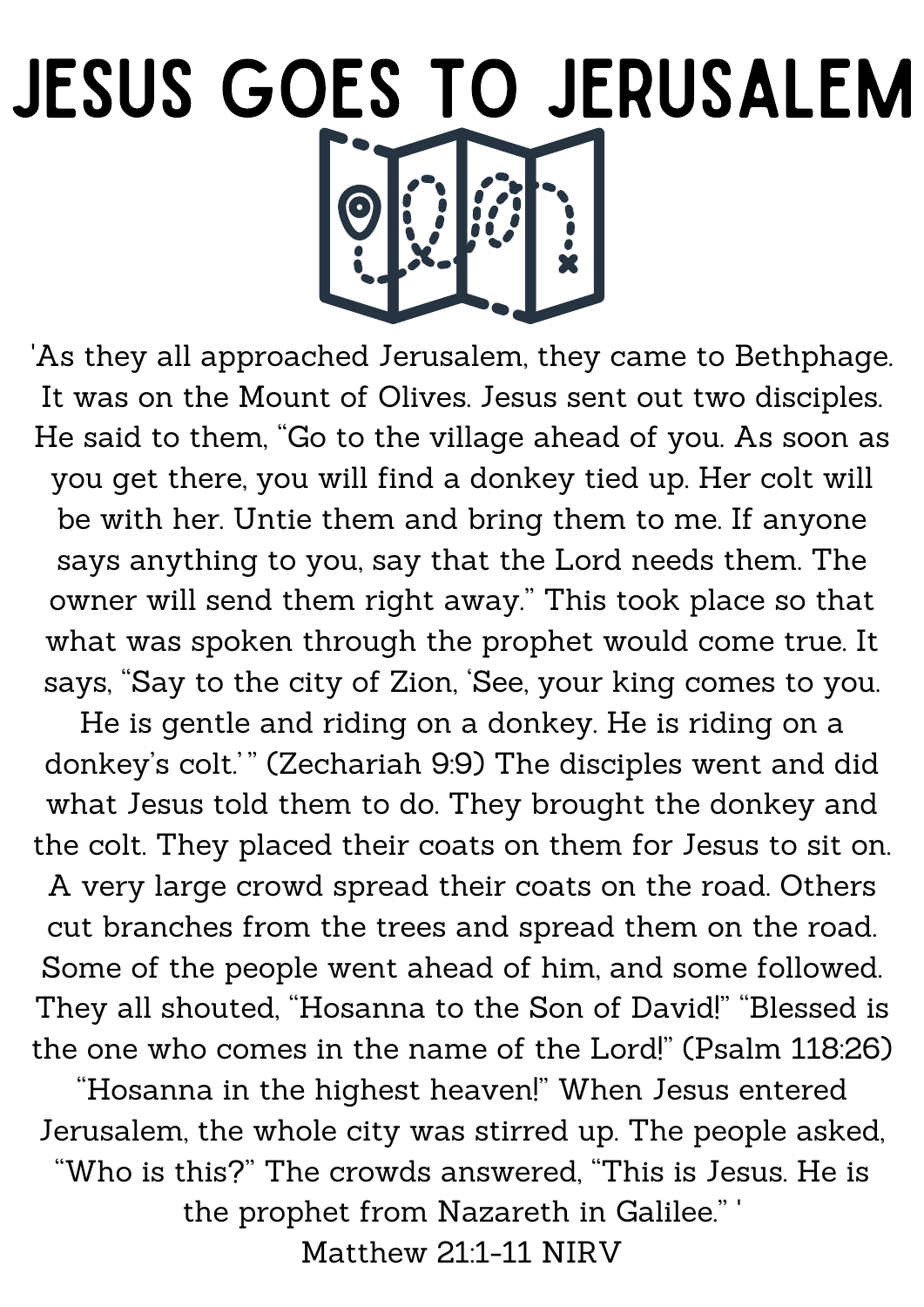"City of Zion, be full of joy! People of Jerusalem, shout! See, your king comes to you. He always does what is right. He has won the victory. He is humble and riding on a donkey. He is sitting on a donkey's colt." Zechariah 9:9 NIRV